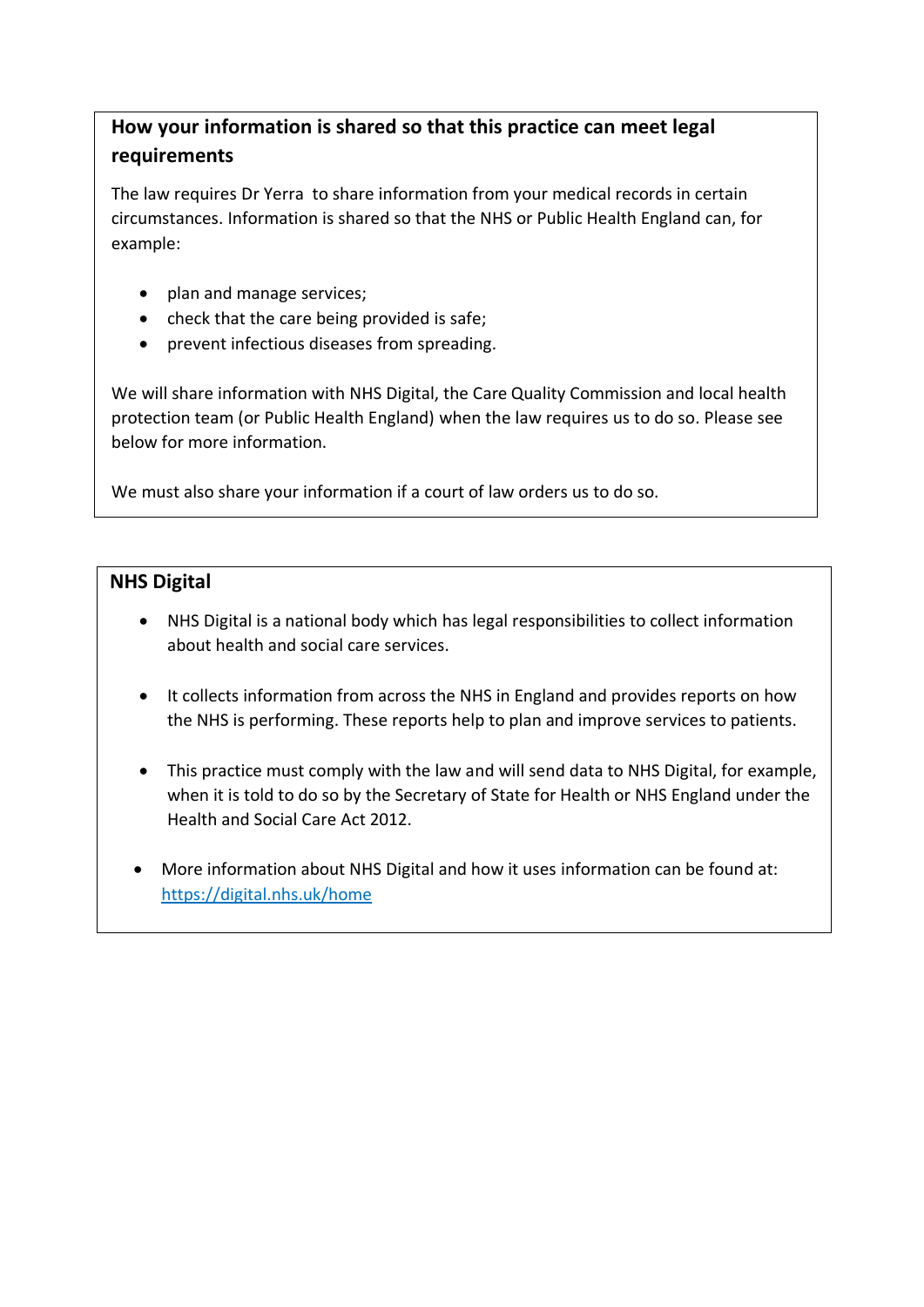## **Care Quality Commission (CQC)**

- The CQC regulates health and social care services to ensure that safe care is provided.
- The law says that we must report certain serious events to the CQC, for example, when patient safety has been put at risk.
- For more information about the CQC see[: http://www.cqc.org.uk/](http://www.cqc.org.uk/)

## **Public Health**

- The law requires us to share data for public health reasons, for example to prevent the spread of infectious diseases or other diseases which threaten the health of the population.
- We will report the relevant information to local health protection team or Public Health England.
- For more information about Public Health England and disease reporting see: [https://www.gov.uk/guidance/notifiable-diseases-and-causative-organisms-how](https://www.gov.uk/guidance/notifiable-diseases-and-causative-organisms-how-to-report)[to-report](https://www.gov.uk/guidance/notifiable-diseases-and-causative-organisms-how-to-report)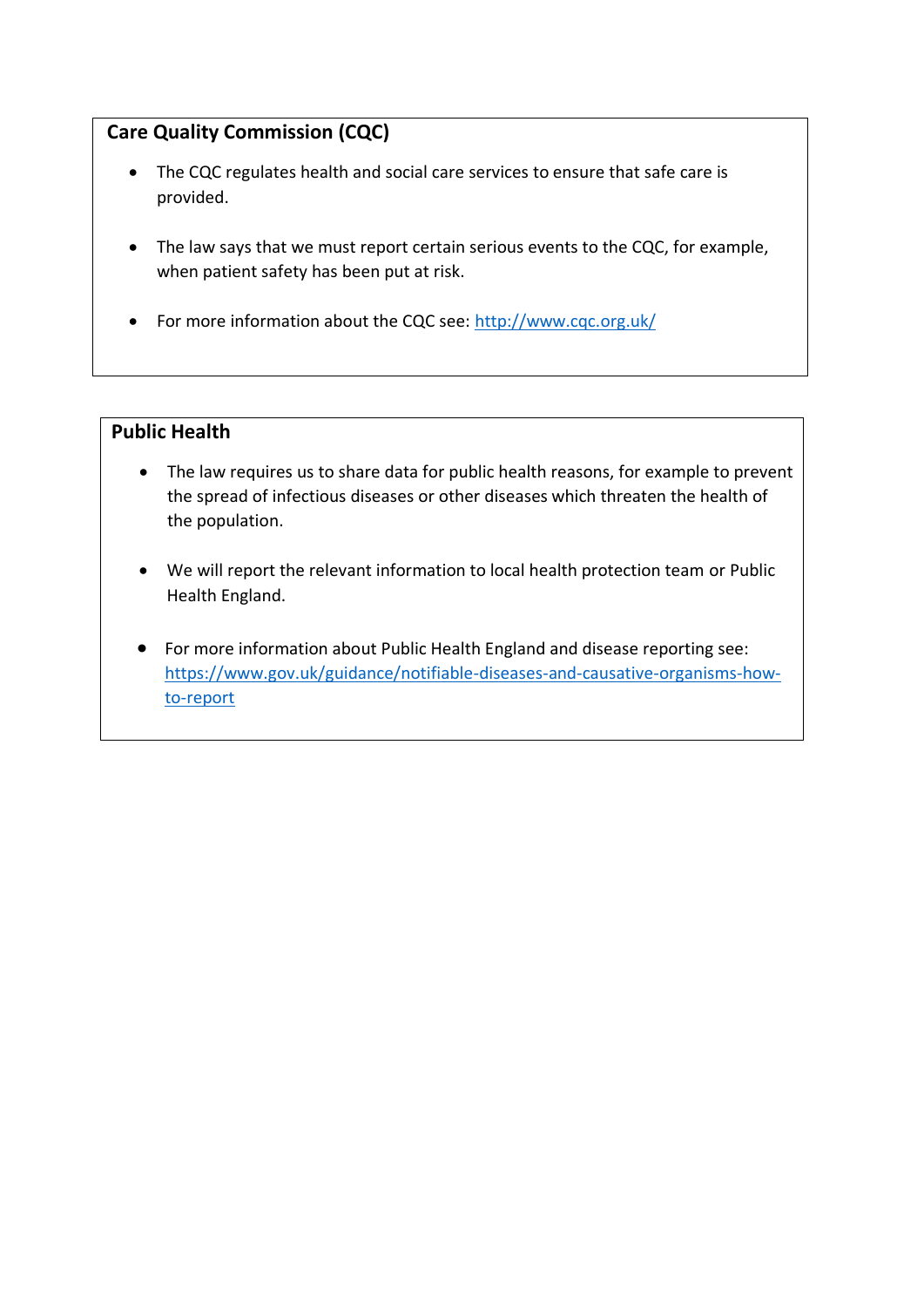We are required by law to provide you with the following information about how we handle your information and our legal obligations to share data.

| Data Controller contact         | Dr R K Yerra Practice                                                      |
|---------------------------------|----------------------------------------------------------------------------|
| details                         | Guttride Medical Centre, Preston, PR1 6LL                                  |
|                                 |                                                                            |
| <b>Data Protection Officer</b>  | Will let you know when appointed by local CCG                              |
| contact details                 |                                                                            |
|                                 |                                                                            |
| Purpose of the                  | Compliance with legal obligations or court order.                          |
| processing                      |                                                                            |
|                                 |                                                                            |
| Lawful basis for                | The following sections of the GDPR mean that we can share                  |
| processing                      | information when the law tells us to.                                      |
|                                 |                                                                            |
|                                 | Article $6(1)(c)$ – 'processing is necessary for compliance with a legal   |
|                                 | obligation to which the controller is subject'                             |
|                                 |                                                                            |
|                                 | Article $9(2)(h)$ – 'processing is necessary for the purpose of            |
|                                 | preventativemedicinethe provision of health or social care or              |
|                                 | treatment or the management of health or social care systems and           |
|                                 | services'                                                                  |
| <b>Recipient or categories</b>  | The data will be shared with NHS Digital.<br>$\bullet$                     |
| of recipients of the            | The data will be shared with the Care Quality Commission.                  |
| processed data                  | The data will be shared with our local health protection team<br>$\bullet$ |
|                                 | or Public Health England.                                                  |
|                                 | The data will be shared with the court if ordered.                         |
|                                 |                                                                            |
| <b>Rights to object and the</b> | There are very limited rights to object when the law requires              |
| national data opt-out           | information to be shared but government policy allows some rights of       |
|                                 | objection as set out below.                                                |
|                                 |                                                                            |
|                                 | <b>NHS Digital</b>                                                         |
|                                 | You have the right to object to information being shared with              |
|                                 | NHS Digital for reasons other than your own direct care.                   |
|                                 | This is called a 'Type $1'$ objection $-$ you can ask your practice to     |
|                                 | apply this code to your record.                                            |
|                                 | Please note: The 'Type 1' objection, however, will no longer be            |
|                                 | available after 2020.                                                      |
|                                 | This means you will not be able to object to your data being               |
|                                 | shared with NHS Digital when it is legally required under the              |
|                                 | Health and Social Care Act 2012                                            |
|                                 |                                                                            |
|                                 | Public health                                                              |
|                                 | Legally information must be shared under public health                     |
|                                 | legislation. This means that you are unable to object.                     |
|                                 | <b>Care Quality Commission</b>                                             |
|                                 | Legally information must be shared when the Care Quality                   |
|                                 | Commission needs it for their regulatory functions. This means             |